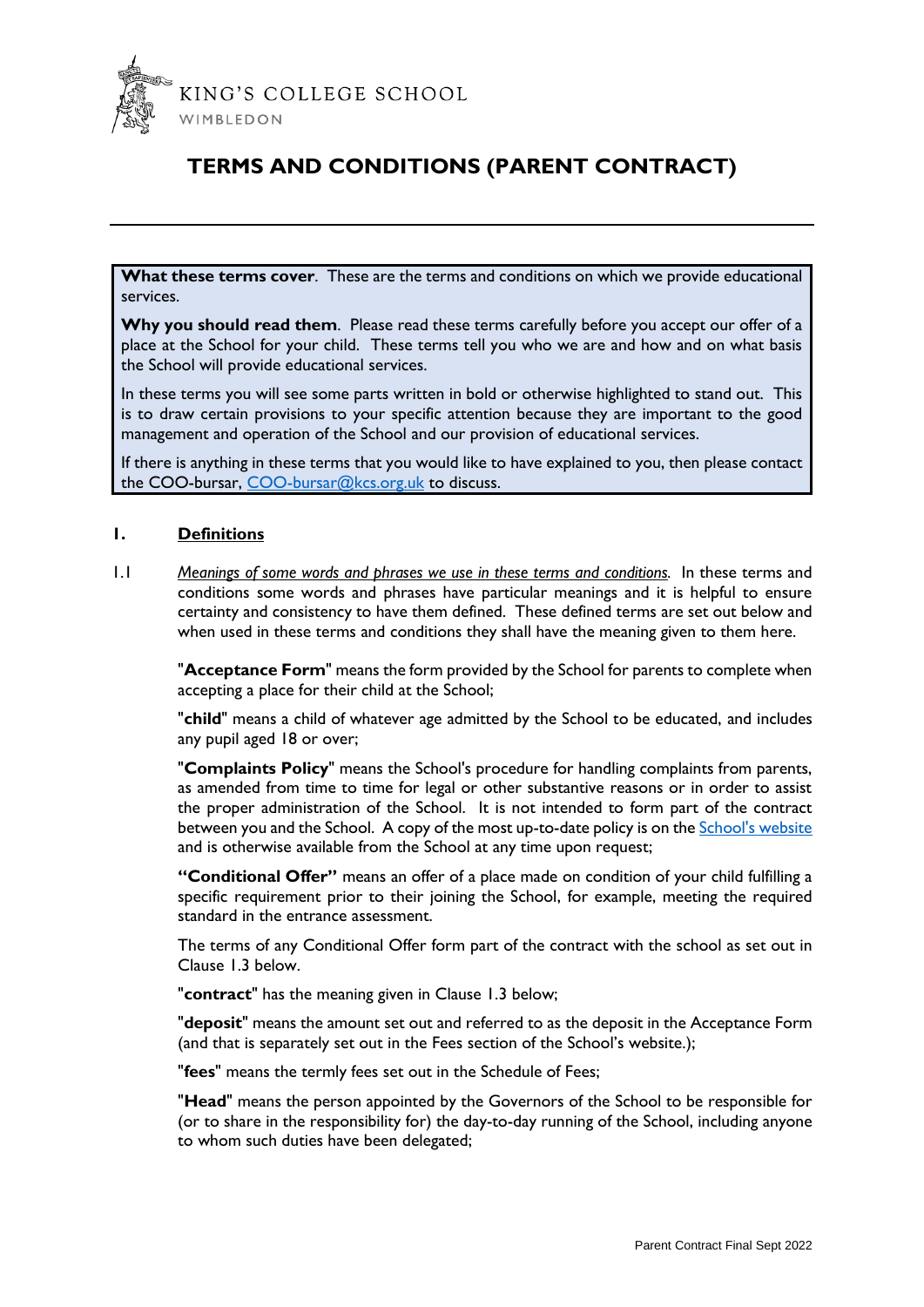"**Schedule of Fees**" means the note of the School's prevailing fees notified to you from time to time and a copy of which remains available on the School's website and from the School at any time upon request;

"**School Rules**" means the body of rules and policies of the School which set out our expectations concerning conduct and behaviour as may be amended from time to time for legal, safety or other substantive reasons, or in order to assist the proper administration of the School. A copy of the documents comprising the rules is available on the S[chool's](https://www.kcs.org.uk/useful-information/policies-documents-and-privacy-notices)  website and forms part of the S[chool's behaviour policies](https://www.kcs.org.uk/useful-information/policies-documents-and-privacy-notices).

"**term**" means a term of the School as notified to parents from time to time and as published on the School's website;

"**a term's notice**" means **written** notice given before the first day of a term and expiring at the end of that term. For example, if you wish to withdraw your child from the start of the autumn term (which is the term to which the notice relates) then a term's notice means you need to tell us in writing about the withdrawal, at the latest, on the day before the start of the preceding summer term;

"**terms and conditions**" means these terms and conditions as may be amended from time to time;

"**we**" or the "**School**" means any school owned by the Corporation, the legal entity carrying on as the Schools as identified in Clause 1.2 below or the individual schools owned by the Corporation as appropriate; and

"**you**" or the "**parents**" means each person who has signed the Acceptance Form as a holder of parental responsibility for the child, or a person who with the School's express written consent replaces a person who has signed the Acceptance Form.

In these terms and conditions we sometimes provide illustrative examples to try and provide you with a better understanding of what we are referring to. We do this by using the words "**for example**", "**includes**" or "**including**". When we do use these words, it means that the examples that are given are not exclusive or limiting examples of the matter in question.

We also use headings to introduce separate provisions. These headings are for ease of understanding only.

- 1.2 *Who we are*. We are The Corporation of King's College School, of Southside, Wimbledon Common, London SW19 4TT as now or in the future constituted (and any successor) a statutory corporation incorporated under the King's College London (Transfer) Act 1908 and a charity registered in England and Wales under registration number 310024.
- 1.3 *Our contract with you*. The **Acceptance Form**, the **Schedule of Fees**, the **School Rules and behaviour policies and any Conditional Offer set out in the offer letter** and these **terms and conditions** (as in each case may be amended from time to time) form the terms of an agreement (the "**contract**") between you and the School. It is not intended that the terms of this contract shall be enforceable by your child or by any other third party.

#### **2. Acceptance and Deposit**

- 2.1 *How you accept our offer of a place.* An offer of a place for your child at the School is accepted by your submitting the completed Acceptance Form and paying the deposit.
- 2.2 *The non-refundable status of the deposit*. **The deposit is not refundable if your child does not take up their place at the School** except as set out in Clause 3.3 below.
- 2.3 *How we use the deposit*. The deposit will be retained in the general funds of the Corporation until after the Pupil leaves. It will be repaid without interest and less any outstanding liabilities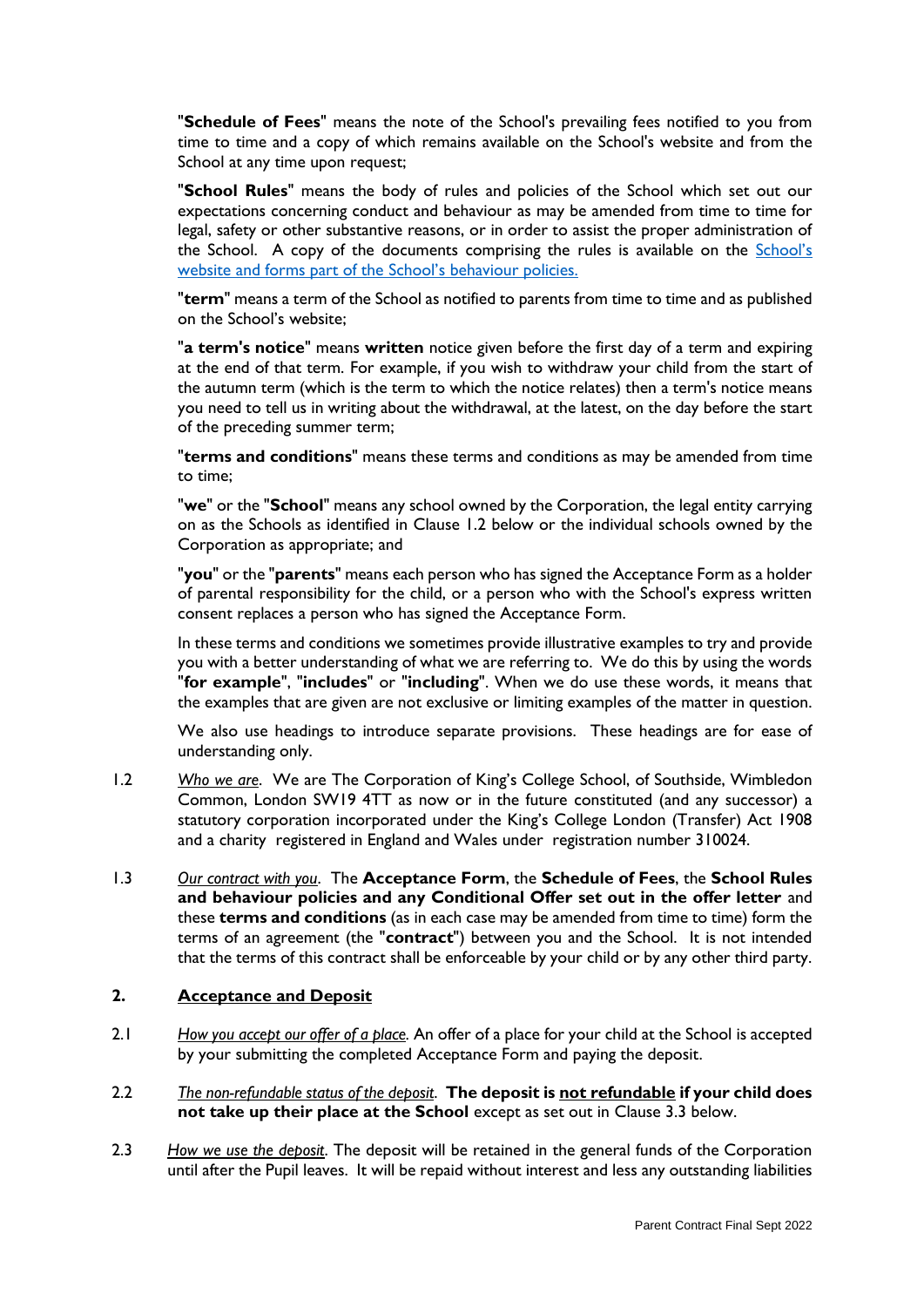to the account for which the School holds a Direct Debit mandate or if there is no Direct Debit mandate in place, to the fee payer as named on the fee bill.

**PLEASE READ THIS NEXT SECTION CAREFULLY** *- it deals with what you need to do if you wish to withdraw your acceptance of a place before your child joins the School and what happens if you withdraw at that stage.*

*The cancellation of a place which has been accepted can cause losses to the School, especially if it occurs after other families have taken their decisions about their children's schooling as it means we are less likely*  to fill the place. This is why we require the period of notice referred to in this section for a withdrawal, *and why different consequences follow depending on whether we get that period of notice or not.* 

## **3. Withdrawing your Acceptance of a Place before your child joins the School**

- 3.1 *Notice to withdraw your acceptance of a place before your child joins the School*. **If you wish to withdraw your acceptance of a place BEFORE your child starts at the School you must either give us a term's notice to that effect or pay to the School a term's fees in lieu of notice**. This includes if your child is made a Conditional Offer. This means that if, for example, you wish to withdraw your child from the start of the autumn term (which is the term to which the notice relates) then a term's notice means you need to tell us in writing about the withdrawal, at the latest, on the day before the start of the preceding summer term or pay the fees in lieu referred to above.
- 3.2 *If we receive a term's notice*. If you provide a term's notice, no further fees will be payable but you will not receive a refund of the deposit.
- 3.3 *If we do not receive a term's notice*. **If you do not provide us with a term's notice (or if no notice is provided at all) a term's fees will be payable by you and will become due and owing to the School upon demand as a debt.** The term's fees will be charged at the rate payable for the Term your child was due to start at the School. The School will credit the deposit you have paid (without interest) to the amount of the term's fees you will owe us.

#### **4. School Fees, Supplemental Charges and Payment**

- 4.1 *What the fees include*. Unless set out in the Schedule of Fees or notified to you at any time, the fees include the costs we incur in the usual course of educating your child.
- 4.2 *What the fees do not include: supplemental charges*. We refer to any items charged to you in addition to the fees as **supplemental charges**. By way of example, any extra-curricular activities (such as individual music lessons, trips and visits) in which your child may participate and which need to be paid for, will be supplemental to items met by the fees and charged for accordingly. In addition, all public examination fees, books and stationery shall be charged as supplemental charges. Additional charges incurred by the School in providing for the special educational needs of your child may also be charged as supplemental to the fees. In accordance with Clause 4.16 fees and supplemental charges will not be reduced or refunded due to your child's absence.
- 4.3 *Applicable taxes.* All of the fees and supplemental charges are exclusive of any taxes, which will be added (where applicable).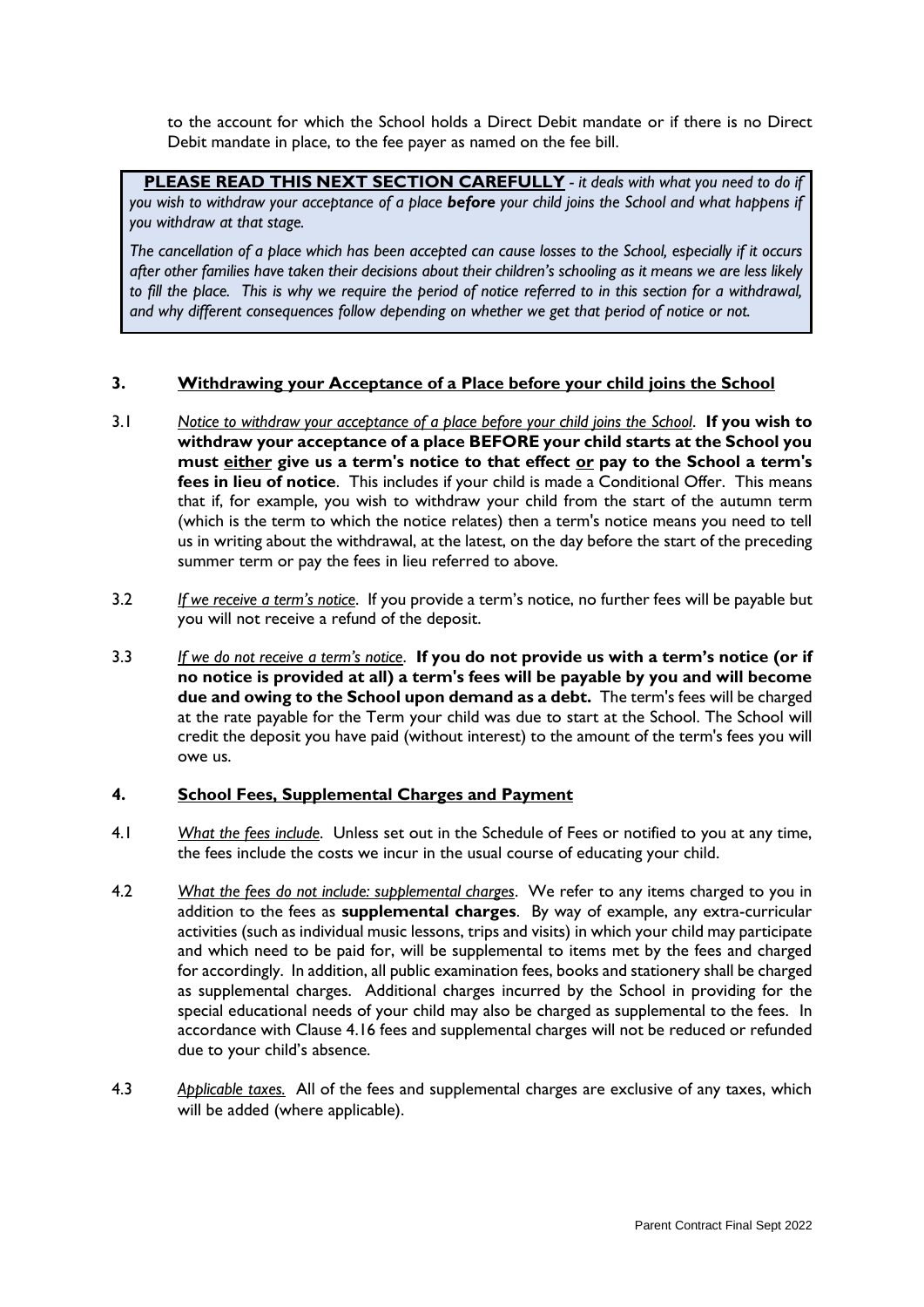**PLEASE READ THIS NEXT SECTION CAREFULLY** *- it deals with your responsibility to pay the fees and supplemental charges. It is term and condition of your child being offered a place at the school that you set up a Direct Debit mandate for payment of fees and supplementary charges.* 

- 4.4 *Who is responsible for payment*. **Each of you who has signed the Acceptance Form is liable for and must ensure that all of the fees and supplemental charges due are paid to the School. This is because our contract applies to both of you together and each of you on your own**. Each person who signs the Acceptance Form therefore has an individual responsibility to ensure that, between them, the fees and supplemental charges owing to the School are paid. For this reason, it is a term and condition of your child being offered a place at the School that you set up a Direct Debit mandate even if you agree alternative fee payment arrangements with the School under Clause 4.6. In practice this means that if fees or supplemental charges have not been paid then in order to recover the outstanding payments, the School can in its discretion choose to seek payment of the amount outstanding from either parent or both parents. The only exceptions to this are set out in Clause 4.5 immediately below. Court orders (for example where parents are separated or divorced) and other arrangements between parents or third parties relating to fees do not bind or apply to the School and do not extinguish either parent's liability for the fees and supplemental charges due under this contract. The School will not enter fee payment arrangements directly with your child or any company set up by your child in which your child is a person with significant control.
- 4.5 *How one person can remove themselves from their payment responsibility*. A person who has signed the Acceptance Form may be removed from their payment responsibility under this contract by submitting a term's notice but that person **must** have obtained the prior written consent of both the School and the other person who has signed the Acceptance Form before submitting such notice.
- 4.6 *Circumstances where the School may agree to accept payment from a person who has not signed the Acceptance Form and is not a party to this contract* Separately the School may (without obligation to do so) agree in writing with you to accept payment from a third party (for example a grandparent or employer) but this will not discharge your payment responsibility under this contract. The School may undertake money laundering checks in accordance with its *anti-money [laundering and unexplained wealth policy](https://www.kcs.org.uk/useful-information/policies-documents-and-privacy-notices)* prior to accepting payment by a third party.
- 4.7 *How bursary and scholarship awards are treated*. Any award may be withdrawn in accordance with (or by reference to) the terms upon which such award is made and/or if, in the opinion of the Head, the continuation of the award is no longer merited in accordance with the School's relevant policy. For the particular terms of bursary and scholarship awards please see the supplemental terms and conditions appended to the *[bursary policy](https://www.kcs.org.uk/useful-information/policies-documents-and-privacy-notices)* or the *scholarship and exhibitions* -*conditions of award* provided to you if a scholarship or exhibition is offered to your child*.*
- 4.8 *How the fees are charged and payment requirements*. The annual fees are divided into three equal parts and charged separately, on a termly basis regardless of the length of any term. **Each term's fees fall due for payment by you on the first day of that term**. **We may not allow your child to attend the School if you do not pay on time** (see Clause 4.10). Each term's fees will be included in a fee bill sent to you. It is your responsibility to ensure the fee bill is shared with any other such person(s) the School may have agreed separately shall pay the fees under Clause 4.6 above. The fees must be paid in full by Direct Debit on or before the first day of the term to which the fee bill relates. The school reserves the right to charge you as an extra any cost incurred in re-presenting the payment to the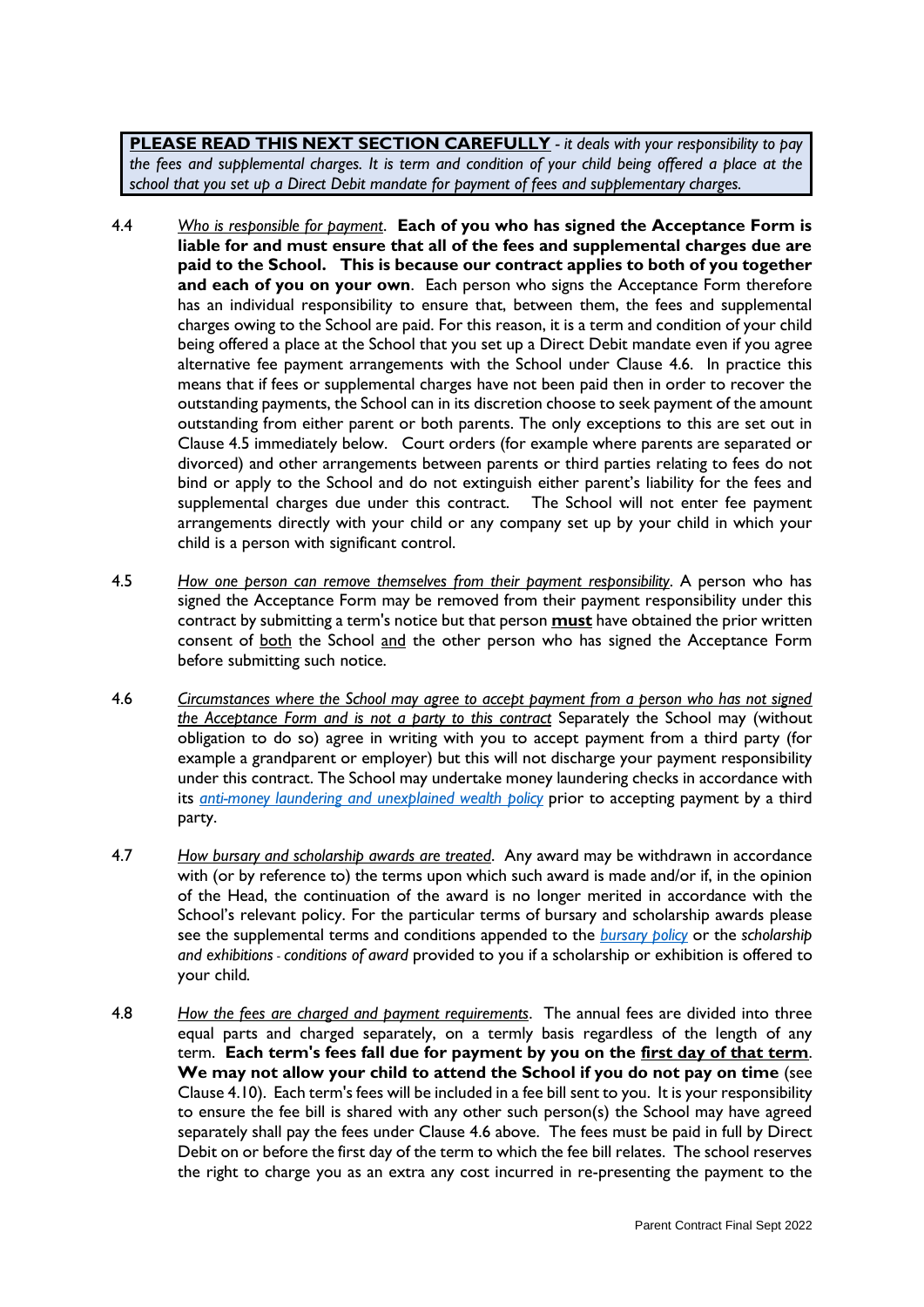bank. The School may exceptionally agree with you in advance and in writing alternative payment arrangements or a fees in advance scheme. Before doing so the School may undertake money laundering checks in respect of fees in advance schemes or alternative payment arrangements at any time and before agreeing to the arrangement or scheme in accordance with its *[anti-money laundering and unexplained wealth policy](https://www.kcs.org.uk/useful-information/policies-documents-and-privacy-notices)*.

4.9 *Payment of supplemental charges*. All supplemental charges for each term (and for other unpaid supplemental charges that were incurred during the previous term) will be billed as far as possible in the next or preceding term's or mid-term fee bill. All such supplemental charges must be paid in full by Direct Debit on or before the first day of the next term /half term to which the fee bill relates.

**PLEASE READ THIS NEXT SECTION CAREFULLY** *- it sets out what rights we have, and what action we may take, if fees and/or supplemental charges are not paid in accordance with these terms and conditions.*

- 4.10 *Non-payment of fees: refusal to allow school attendance.* **We reserve the right to refuse to allow your child to attend School, withhold any references and or withdraw any sponsorship of child's visa if the fees remain unpaid or if there is a persistent failure by you to pay the fees on time.** Please also see School's rights under Clause 4.16.
- 4.11 *Non-payment of supplemental charges: refusal to allow participation in the relevant activity*. **We may refuse to allow your child to participate in the relevant extra-curricular activity, or sit the relevant public examination(s), while the applicable supplemental charge for that activity or examination(s) remains unpaid**. Please also see School's rights under Clause 4.16.
- 4.12 *We can charge interest if you pay late*. If you do not make any payment to the School by the due date for payment (see Clause 4.8 above) we may charge interest to you on the overdue amount at the rate of 1.5% per month. Unless we tell you otherwise in writing, this interest will accrue on a daily basis from the due date until the date of actual payment of the overdue amount, whether before or after we obtain a court judgment against you. You must pay the School the interest together with the overdue amount.
- 4.13 *We can recover our costs for recovering late or non-payments*. You will be responsible for paying the costs we incur in recovering, or attempting to recover, any unpaid fees or supplemental charges from you (including reasonable legal costs, i.e. costs that would be allowable by the courts if judgment was made in the School's favour).
- 4.14 *We can notify other educational institutions of your outstanding payments*. We may inform any other school or educational establishment to which you propose to send your child of any outstanding fees or supplemental charges.

**PLEASE READ THIS NEXT SECTION CAREFULLY** *– it provides information about fee increases and fees due during the course of your child's time at the School.*

4.15 *Fee increases*. We will review our fees during the course of your child's education (usually annually) and may increase them. Notice of an increase in the fees will be sent to you before the end of the penultimate term before the increase is to take effect. For example, if the fees are to increase at the start of the autumn term we will notify you before the end of the preceding spring term. This will allow you time to consider the increase and, if you wish to withdraw your child from the School before the proposed increase is due to take effect, then you will have sufficient time to provide the required term's notice of withdrawal to the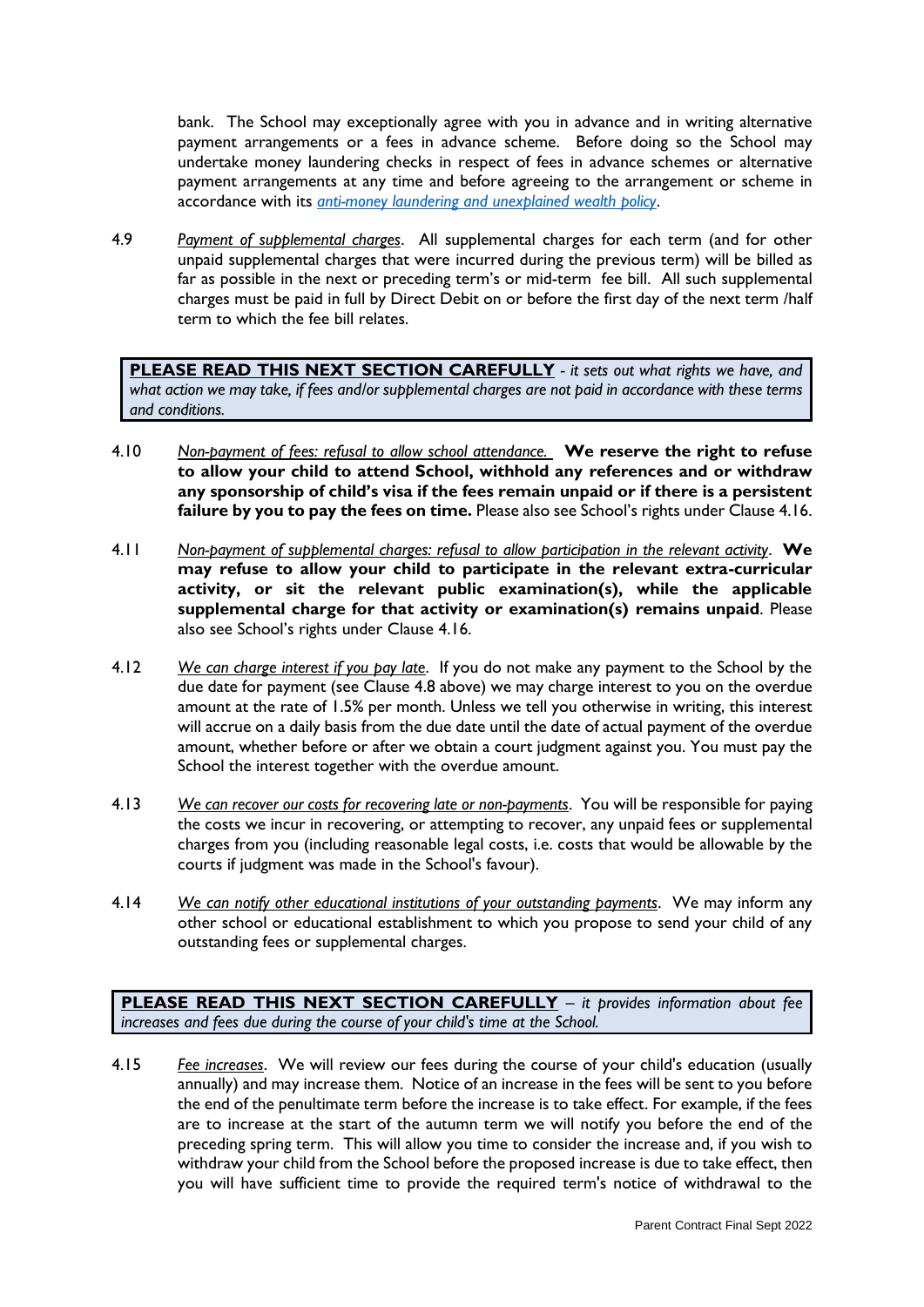School under Clause 5.1 below. If we give you notice of an increase in fees later than the last day of the penultimate term before the increase is to take effect, you will be entitled to withdraw your child from the start of the term that the increase is to take effect **provided that** you give the School notice in writing of the withdrawal within twenty one (21) days from the date when notice of the increase in fees is given. If you provide this notice pursuant to this clause you will not need to give a term's notice or pay fees in lieu of notice. The deposit will be refunded to you without interest less any sums owing to the School as described in Clause 2.3.

- 4.16 *Fees and supplemental charges will not be reduced due to your child's absence*. Fees and any agreed supplemental charges will not be reduced or refunded as a result of absence due to illness or otherwise, or as a result of your child being required to study from home as a result of us providing educational services remotely for whatever reason. If your child takes study leave at home before or during examinations, or stays at home following those examinations, or if a term is shorter than others (or shortened), no reduction of fees will be made in respect of any periods spent at home.
- 4.17 *Information on your identity and the source of funds*. From time to time we may ask you to provide us with information that we consider to be satisfactory so that we can verify:
	- 4.17.1 your identity and/or place of residence;
	- 4.17.2 your child's identity;
	- 4.17.3 your child's right to enter, live and study in the United Kingdom; and
	- 4.17.4 the source of funds you are using to pay the fees.

You must provide the School with the information and documentation we ask for.

- 4.18 *Allocation of payments to your fees account.* Except where expressly agreed with you otherwise, the School shall be entitled to allocate payments from you to your account as it sees fit. For example the School shall be entitled to allocate a payment made in respect of one child to the unpaid account of any other child of yours at the School.
- 4.19 *How fees are discharged under our 'Fees In Advance' scheme, (the Scheme) and your continued responsibility to pay any outstanding or additional amounts still owed to the School*. Where you have paid fees by way of the Scheme (i.e. where you have made a 'lump sum' capital payment in respect of all or part of the fees due under this contract) the School will administer that lump sum to meet the fees but you will still need to meet the difference (if any) between the amount per term applied by the School from the lump sum paid by you under the Scheme and the total fees and supplemental charges due in respect of your child each term under this contract. The School will provide a termly and mid-termly fee bill in respect of the fees and supplemental charges and the difference will be payable in accordance with the terms of this contract.

**PLEASE READ THIS NEXT SECTION CAREFULLY** *- it sets out what period of notice we require from you if you wish to withdraw your child from the School or remove your child from participating in an activity for which there is a supplemental charge.*

*Due to the termly organisation and allocation of resources we will charge you if you do not provide us with the required period of notice. In such circumstances we require you to pay us a sum equivalent to the fees and/or supplemental charges you would have paid had the required period of notice been given – we refer to the relevant sum as "fees in lieu of notice".*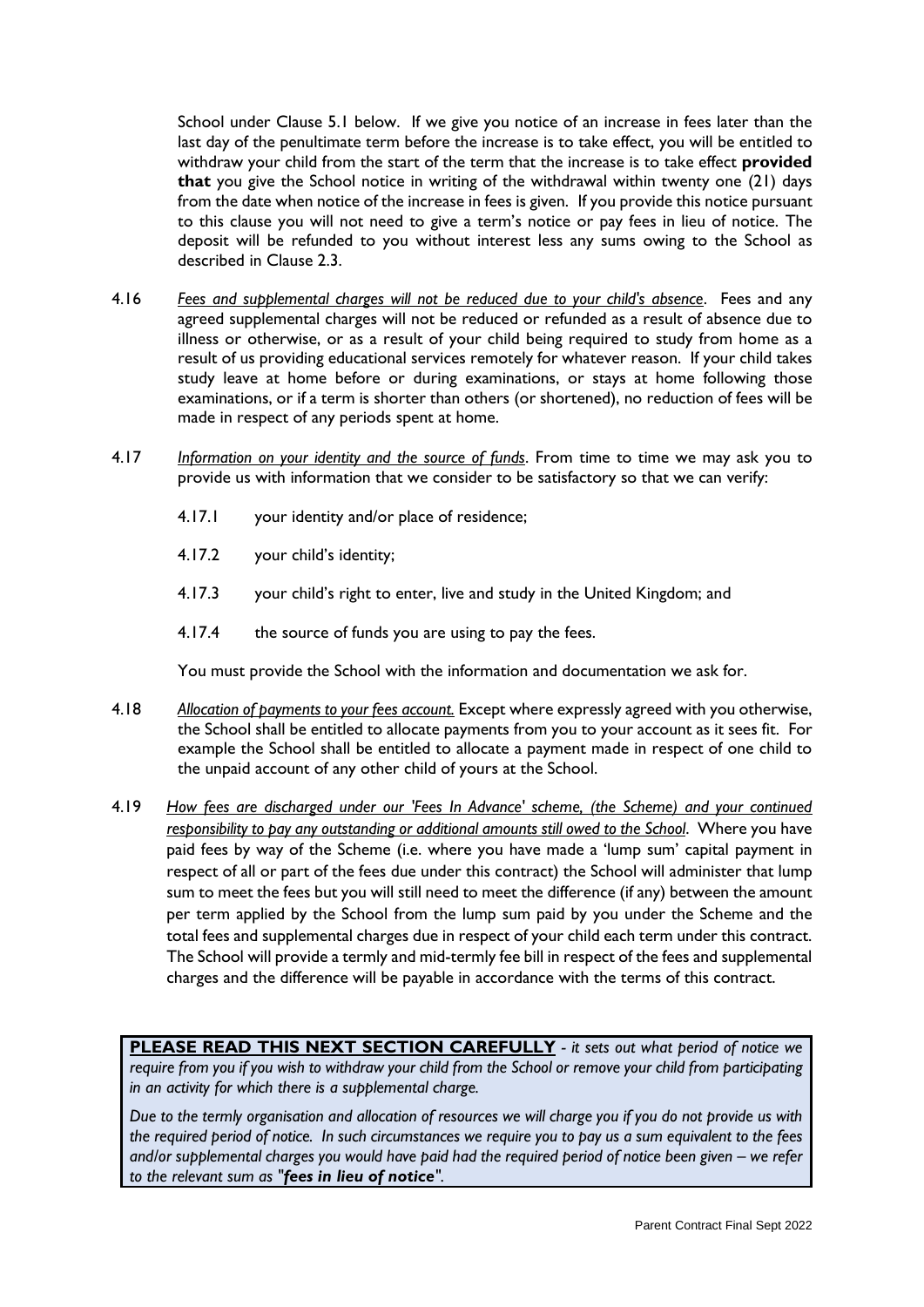# **5. Notice Requirements**

- 5.1 *Notice to withdraw your child from the School*. **If you wish to withdraw your child from the School (other than at the normal leaving date which is at the end of Year 2 at Wimbledon Common Preparatory School and at the end of the Upper Sixth at King's College School), you must either give us a term's notice to that effect or pay to the School a term's fees in lieu of notice, at the rate that would have been charged for the term in which notice should have been given**. The School will credit the deposit you have paid (without interest or any entitlement to repayment under Clause 2.2 above) to the payment of any such fees in lieu of notice. This means that if for example, you wish to withdraw your child from the start of the autumn term (which is the term to which the notice relates) then a term's notice means you need to tell us in writing about the withdrawal, at the latest, on the day before the start of the summer term or pay the fees in lieu of notice referred to above.
- 5.2 *When the relevant amount in lieu of notice must be paid*. In cases under Clause 5.1 above, the appropriate amount of fees in lieu of notice will become payable by you upon demand as a debt.
- 5.3 *We are entitled to require that notices of withdrawal must be signed by both parents***. A notice of withdrawal of your child served under this contract (ie, under any of the relevant provisions in clauses in 3, 4 or 5) must be in writing and signed by each of you as the holders of parental responsibility for your child (and the School shall be entitled not to accept such notice unless and until all holders of parental responsibility have signed such notice). Notice must be given in accordance with Clause 15.3.**
- 5.4 *Notice to withdraw your child from participating in an activity covered by a supplemental charge*. If you wish to withdraw your child from an activity charged for as supplemental, you must either give a term's notice to that effect or pay to the School as a debt a term's charges for the activity in which your child has ceased to participate. This clause does not apply to:
	- 5.4.1 Supplemental charges for school trips which notice periods are notified separately in respect of each individual trip;
	- 5.4.2 Supplemental charges for lunches, individual music lessons, the school coach service and optional insurances, all of which have specific terms and conditions notified separately.
- 5.5 *Withdrawal part-way through a term does not reduce the amount you owe to the School*. It is not possible for you to reduce the amount of fees or supplemental charges due, or to obtain a refund of fees or supplemental charges, by withdrawing your child or by your child's ceasing to participate in an activity part-way through a term.

## **6. School Rules and behaviour policies**

6.1 *Compliance with the School Rules and the School's Behaviour and other policies*. It is a condition of remaining at the School that you and your child comply with the School Rules and policies on conduct and behaviour. In addition, you must ensure that your child attends School punctually and that your child conforms to any rules of appearance, dress and behaviour as we may issue (if not already included within the School Rules).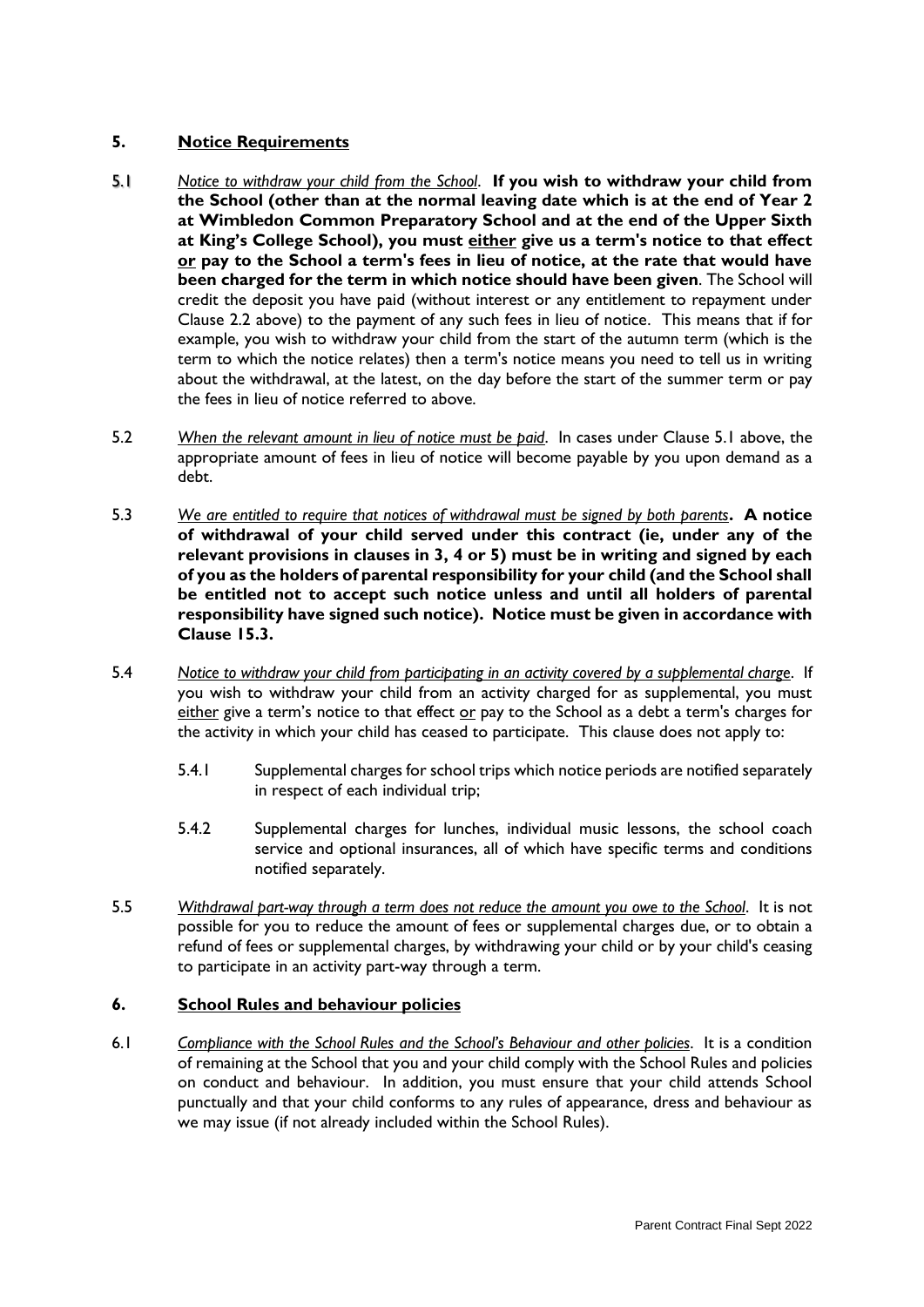- 6.2 *We may undertake drug testing of your child*. The School may undertake drug testing of pupils in accordance with its *[drugs policy](https://www.kcs.org.uk/useful-information/policies-documents-and-privacy-notices)*. The *drugs [policy](https://www.kcs.org.uk/useful-information/policies-documents-and-privacy-notices)* has been adopted for disciplinary purposes and with the aim of safeguarding the health and safety of all pupils.
- 6.3 *Monitoring your child's telephone, email & messaging communications, internet and Wi-Fi use, and use of social media*. **The School may, subject to applicable data protection legislation, monitor your child's telephone, email & messaging communication, internet and Wi-Fi use, and use of social media**. We may do this for various reasons, including ensuring compliance with the School Rules or where it is appropriate for the School to do so (or indeed necessary) in connection with the School's legal and/or other duties and responsibilities or other legitimate purposes or good practice requirements.

# **7. Suspension, Exclusion and Required Removal**

- 7.1 *The Head's discretion to suspend or exclude your child from the School*. The Head may at their discretion suspend or, in serious or persistent cases, exclude your child from the School in accordance with the *[exclusion removal and review policy](https://www.kcs.org.uk/useful-information/policies-documents-and-privacy-notices)*, if the Head considers that your child's conduct or behaviour (including behaviour or conduct outside school) is unsatisfactory and the suspension or exclusion is in the School's best interests or those of your child and/or other children.
- 7.2 *Where you can find examples of offences punishable by suspension or exclusion*. The school's *behaviour* and *exclusion removal and review policies* set out examples of offences likely to be punishable by suspension or exclusion. These examples are not exhaustive and the Head may decide that suspension or exclusion for a lesser offence is justified where there has been previous misbehaviour. All aspects of your child's record at the School may be taken into account.
- 7.3 *The Head's discretion to require you to remove your child from the School*. Instead of exclusion or suspension, the Head may at their discretion and in accordance with the *[exclusion removal](https://www.kcs.org.uk/useful-information/policies-documents-and-privacy-notices)  [and review policy](https://www.kcs.org.uk/useful-information/policies-documents-and-privacy-notices)* require you to remove your child from the School if the Head considers that:
	- 7.3.1 **your** behaviour or conduct (or the behaviour or conduct of one of you): is unreasonable; and/or adversely affects (or is likely to adversely affect) your child's or other children's progress at the School, or the wellbeing of School staff; and/or brings (or is likely to bring) the School into disrepute; and/or is not in accordance with your obligations under this contract in particular 9.2.1 below; or
	- 7.3.2 your child's attendance or progress at the School is unsatisfactory and, in the reasonable opinion of the Head, the removal is in the School's best interests and/or those of your child or other children.
- 7.4 *What happens if your child is suspended, excluded or removed from the School*. Should the Head exercise their right under either Clause 7.1 or Clause 7.3 above:
	- 7.4.1 you will not be entitled to any refund or remission of fees or supplemental charges due (whether paid or payable) in or relating to the term in which your child is excluded, suspended or removed.
	- 7.4.2 The Deposit will be forfeited and retained by the School except in the case of required removal under Clause 7.3.2 above.
	- 7.4.3 in respect of exclusions and required removals fees in lieu of notice will not be payable.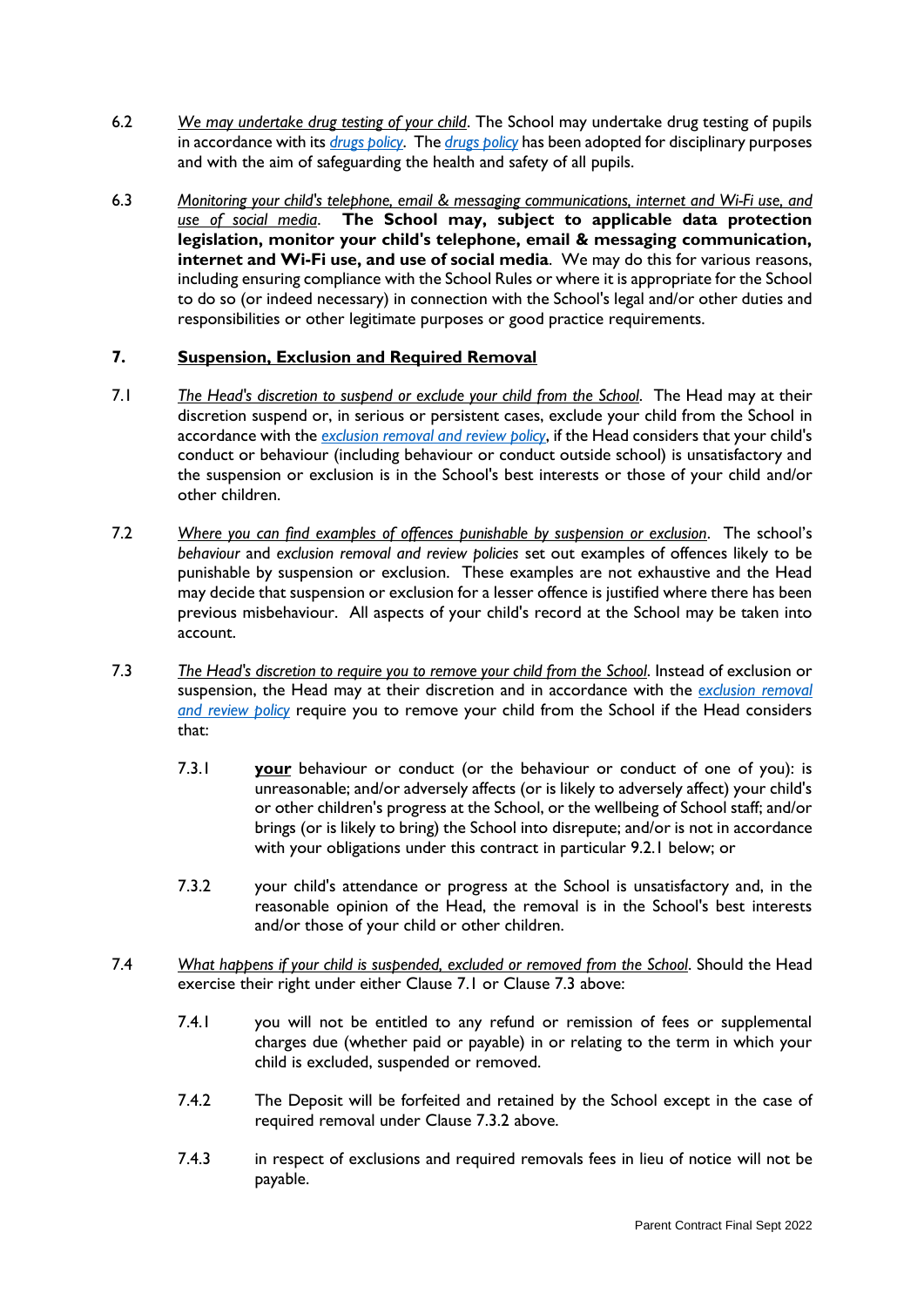- 7.5 *Impact of exclusion or required removal on this contract.* This contract will terminate with immediate effect if your child is excluded or if you are required to remove your child from the School.
- 7.6 *Your right to have decisions to exclude or require the removal of your child reviewed*. You are entitled to a review of any decisions taken by the School and/or Head to exclude or require the removal of your child under this Clause 7 and may have the right to a review if your child is suspended, subject to the provisions for review set out in the *Exclusions [Removal and Review](https://www.kcs.org.uk/useful-information/policies-documents-and-privacy-notices) [Policy](https://www.kcs.org.uk/useful-information/policies-documents-and-privacy-notices)*.

# **8. The School's Obligations**

- 8.1 *The period of your child's schooling*. Subject to these terms and conditions, the School will accept your child as a pupil of the School and register your child on the School's statutory register from the time of joining the School in the case of Wimbledon Common Preparatory School until the end of Year 2 and in the case of King's College School until the end of the Upper Sixth.
- 8.2 There is no automatic entry from Wimbledon Common Preparatory School to King's College Junior School and any pupil wishing to join King's College Junior School or King's College School will only be offered a place having been successful in the entrance assessment in accordance with the appropriate *[Admissions Policy.](https://www.kcs.org.uk/useful-information/policies-documents-and-privacy-notices)* Once admitted the School shall not be obliged to permit your child to enter the senior school / sixth form unless satisfied that it is appropriate to do so having regard to their academic attainments and all other relevant circumstances. The School may make a decision as to whether your child may join the senior school / sixth form after the results of internal/external examinations are known, and may make entry to the senior school / sixth form conditional upon the results of such examinations. **However, except where the School agrees otherwise in writing and even where the School has imposed conditions on entry into the senior school / sixth form, if you wish to withdraw your child prior to entering the senior school / sixth form, Clause 5.1 applies and you will either need to give us a term's written notice or pay us a term's fees in lieu of notice.**
- 8.3 *The scope of our duty to exercise reasonable skill and care for your child's education and welfare*. While your child remains a pupil of the School, we will exercise reasonable skill and care in respect of their education and welfare. This obligation will apply during school hours and at other times when your child is permitted to be on School premises or is participating in activities organised by the School. **We cannot accept any responsibility for the welfare of your child while off the School premises unless he or she is taking part in a School activity or otherwise under the direct supervision of a member of School staff**.
- 8.4 *Consent to participation in day trips and visits, in contact sports and similar activities*. Unless you notify us to the contrary, you consent to your child participating, under supervision, in contact sports and in other sports and activities which may entail some risk of physical injury. Further information can be found in the School's *First Aid policy* [on the website.](https://www.kcs.org.uk/useful-information/policies-documents-and-privacy-notices) You also consent to your child participating in day trips and visits organised in the normal course of your child's schooling.
- 8.5 *What happens if your child needs urgent medical attention*. If your child requires urgent medical attention while under the School's care we will try to contact you or if necessary your designated emergency contact and if practicable we will share information about your child's medical file with the doctor or other medical practitioner treating your child.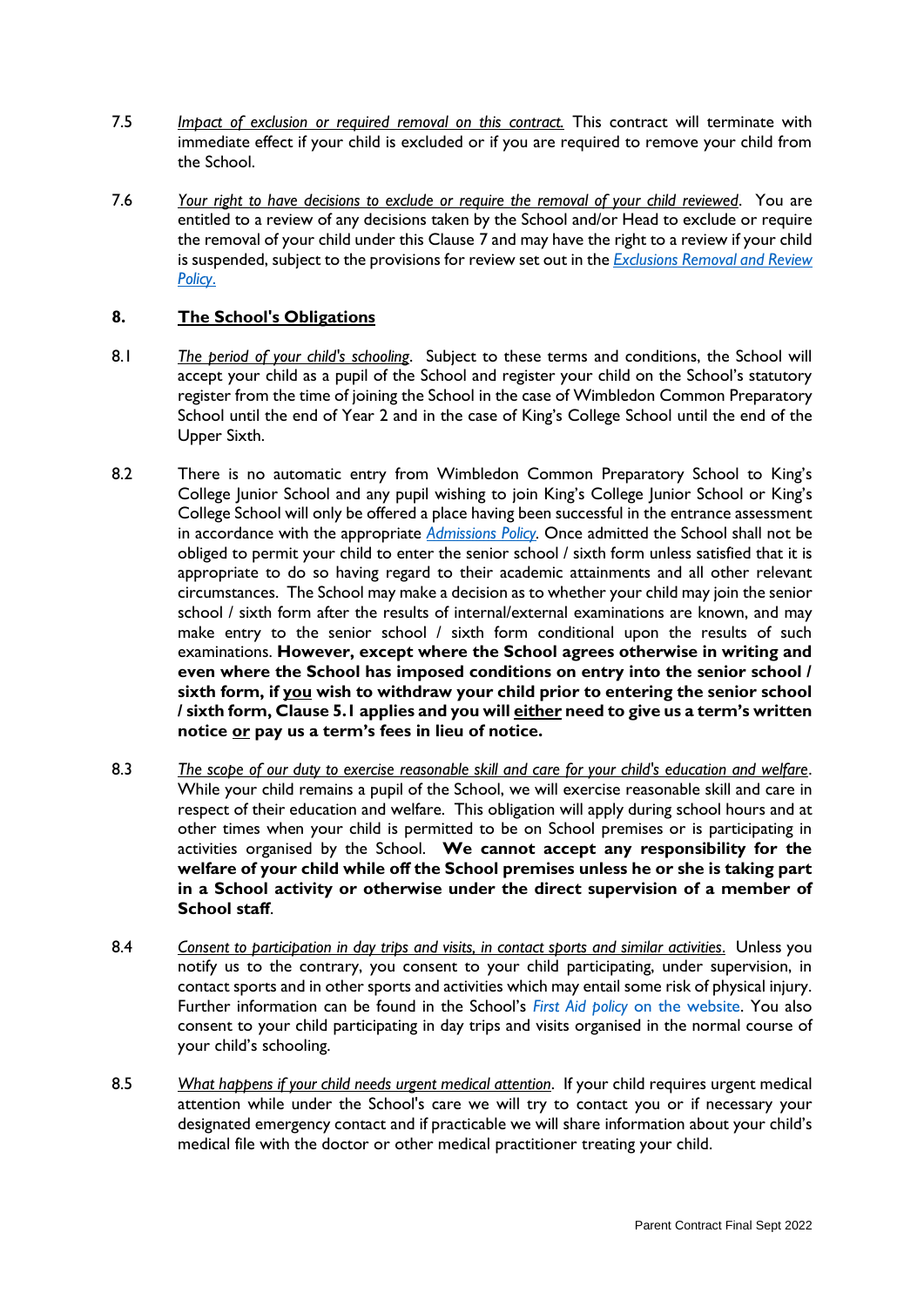- 8.6 *Our right to make changes at the School*. Our website and prospectus describe the broad principles on which the School is presently run. However, from time to time it may be necessary to make changes to any aspects of the School, including the curriculum or the manner of providing education for your child including by providing such education remotely (whilst your child remains at home, for example, where the School is required to close the School premises).
- 8.7 *We will give you notice of significant changes*. Where practicable, we will give you notice of any planned changes that we regard as significant to your child's education prior to the end of the penultimate term before the change is to take effect. For example, if a change is to take effect at the start of the autumn term we would notify you before the end of the preceding spring term. This will allow you time to consider the proposed change and, if you wish to withdraw your child from the School before the proposed change is set to take effect, then you have sufficient time to provide the required term's notice of withdrawal to the School under Clause 5.1 above.
- 8.8 *Monitoring your child's progress at the School*. We will monitor your child's progress at the School and produce regular written reports.
- 8.9 **We will advise you if we have any serious concern about your child's progress but we do not undertake to diagnose dyslexia, ADHD or other conditions.** A formal assessment can be arranged either by you or by the School, chargeable to you.
- 8.10 *Religious observance and relationships and sex education (RSE) and health education*. Religious observance, relationships and sex education (RSE) and health education at the School will be conducted in accordance with the school policies.

## **9. The Parents' Obligations**

- 9.1 *We require your co-operation*. In order to fulfil our obligations under this contract and to maintain a constructive relationship with you, we, the Head and School staff, need your cooperation, including in particular by you fulfilling your own obligations under this contract.
- 9.2 *Examples of the co-operation and assistance we require*. You must co-operate with the School and School staff in good faith, including by:
	- 9.2.1 maintaining a constructive relationship with School staff, acting reasonably, and ensuring the tone, content, volume and/or nature of your communications with the School are reasonable and appropriate;
	- 9.2.2 supporting your child in adhering to the values and standards of behaviour set out and described in the school's relevant policies;
	- 9.2.3 encouraging your child in their studies, and giving appropriate support at home;
	- 9.2.4 keeping the School up-to-date and informed about matters which affect or may affect your child (including circumstances which arise at any time that affect or may affect your ability to pay the fees and supplemental charges for your child as well as any changes to their immigration status);
	- 9.2.5 ensuring that all details or other information notified or otherwise disclosed to the School about you and/or your child are accurate, truthful and not misleading and that relevant details and information (or changes to them) are not withheld;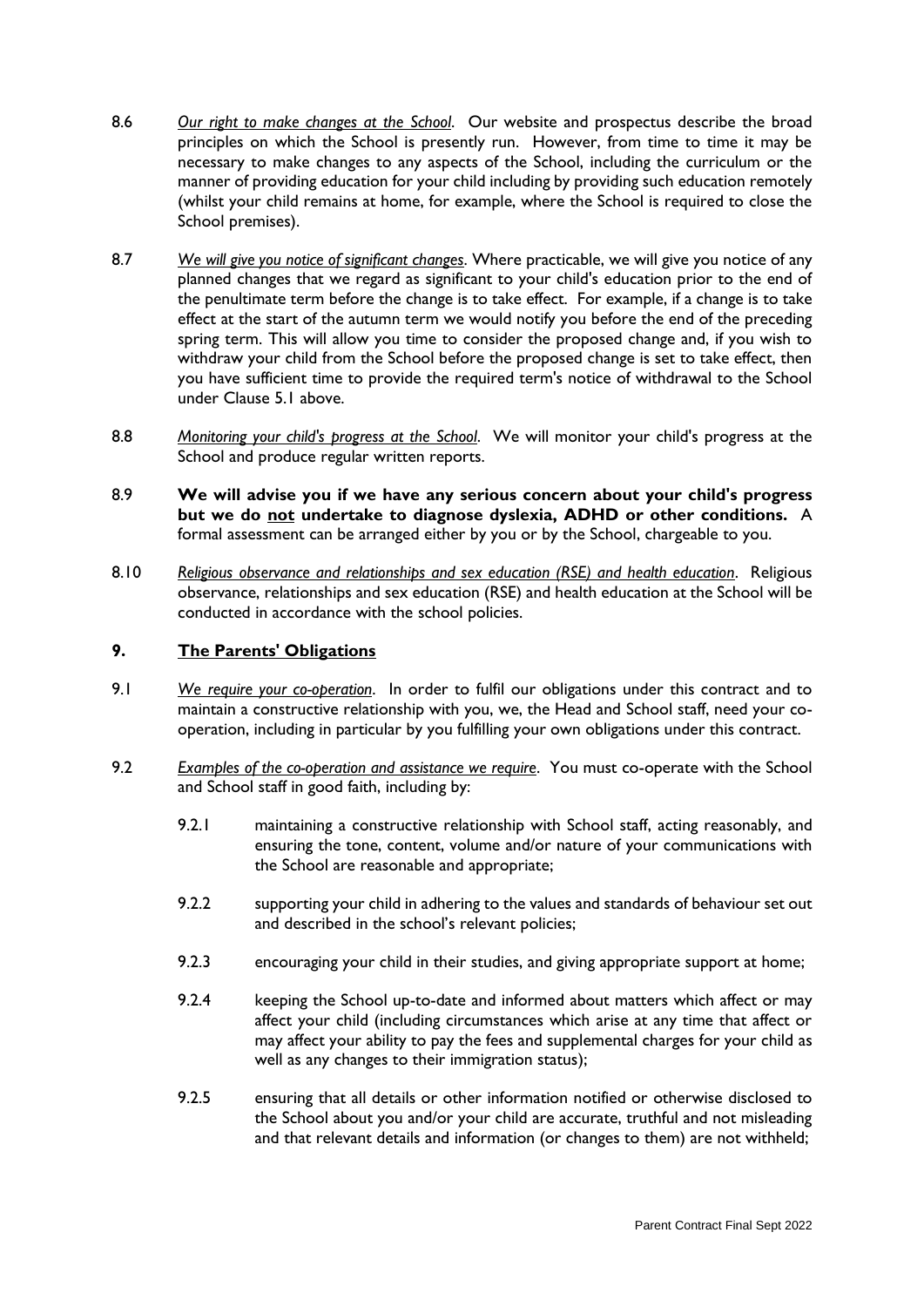- 9.2.6 providing cooperation and assistance to the School so that your child can participate in, and benefit from, the School's provision of education; and
- 9.2.7 attending meetings and keeping in touch with the School where your child's interests so require.
- 9.3 *You must notify us of your child's health/medical conditions or special educational needs*. **It is a condition of your child's joining and remaining at the School that you complete and submit to the School a medical questionnaire in respect of your child and that they attend a medical examination at the School.** You must inform the School of any health or medical condition, special educational need(s), disability or allergies that your child has or subsequently develops, whether underlying, long-term, or short-term, including any infections. You must also provide us, whether upon further request by the School or otherwise, any reports or other materials relevant to any of the same. **If you withhold from us or otherwise misrepresent to us information of this nature in particular, please be aware that this may result in us exercising our right to end this contract under Clause 13.1.2 below**.
- 9.4 *Circumstances where we may require you to keep your child away from School*. If the School so requires due to a health risk either presented by your child to others or presented to your child by others or by reason of a virus, pandemic, epidemic or other health risk, you may be required to keep your child at home and not permit them to return to the School until such time as the health risk has passed. Where it is considered appropriate, we will try to continue providing education to your child remotely during such period (including, for example, by sending you/your child work assignments electronically.
- 9.5 *You must notify us of any special arrangements needed for your child*. You must inform the School of any situations where special arrangements may be needed for your child, including for their education or welfare.
- 9.6 *You must notify us of any court orders that relate to, or that may impact upon, the provision of education to your child*. You must inform the School if, at any time prior to or during your child's time at the School, a court order is put in place or an undertaking is given to a court in respect of (or relating to) your child's attendance at the School (including its premises) and/or the School's provision of education to your child. This would include any court order or undertaking given to a court which may deal with or impact upon in any way: (i) your child's living and/or contact arrangements; (ii) your child's education, welfare and/or upbringing; and/or (iii) your exercise of parental responsibility in respect of your child. In any such circumstances you must (whether upon request or otherwise) promptly provide the School with relevant information, including copies of the relevant court order(s) or undertaking(s) (or the relevant parts of them) having obtained the permission of the court if necessary.
- *9.7 We require you to nominate a "responsible adult" for us to contact in your absence.* If at any time during your child's time at the School you (or either of you) will not be in the United Kingdom at any time (for example you are living overseas or are abroad for long periods) or will otherwise be absent from your main residential address for a period of longer than three (3) consecutive school days then you must inform the School immediately in writing. In those circumstances, it is a condition of your child's joining and/or remaining at the School that you nominate a 'responsible adult' (or 'education guardian') for your child who amongst other things, can be contacted if the School is not able to contact you in order to look after and make decisions relating to your child in your absence. You must provide up to date contact details for the appointed education guardian and you must immediately notify the school of any changes to those details. You are responsible for choosing an appropriate education guardian and satisfying yourself as to that person's suitability. However, the School will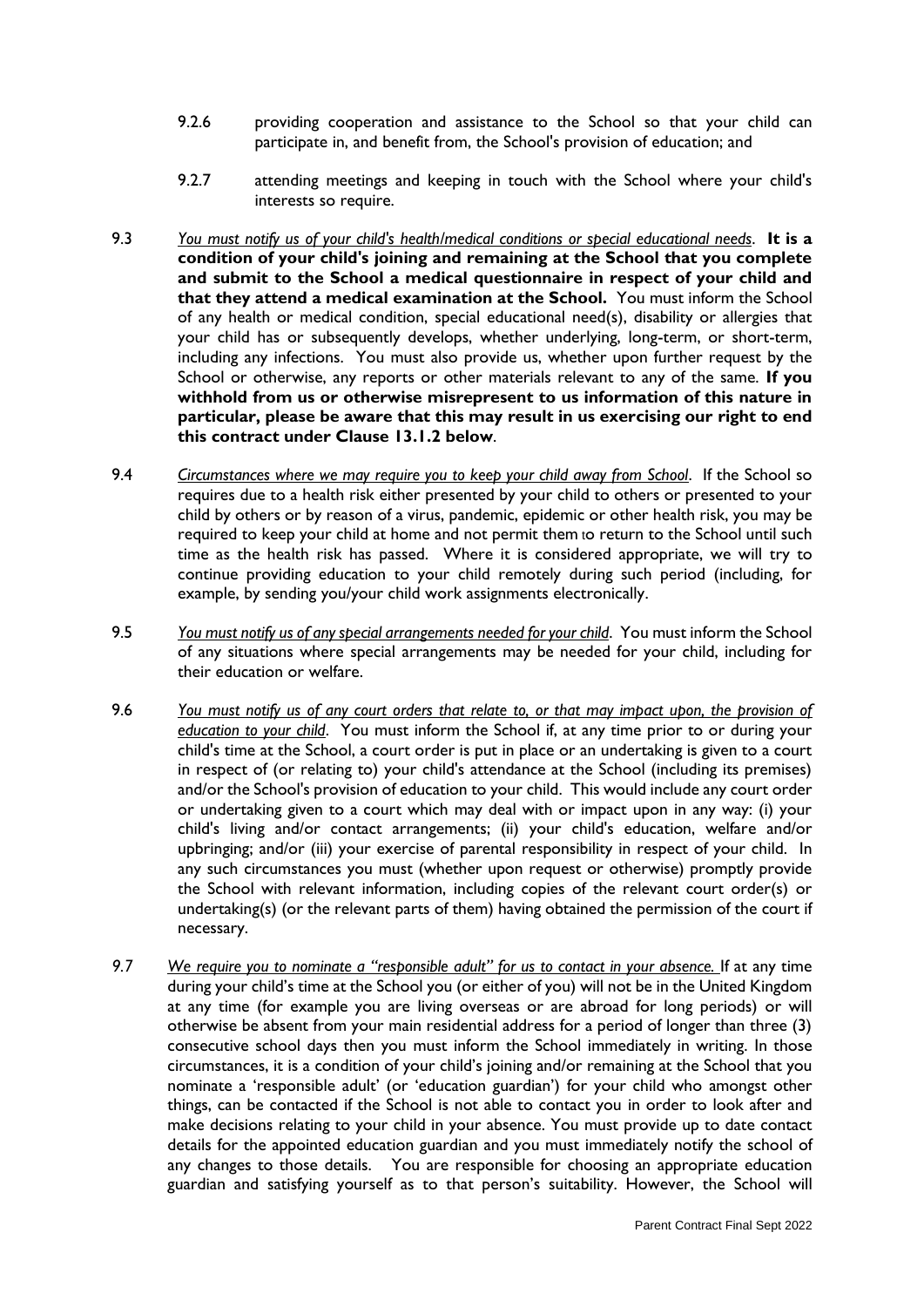exercise its own judgement in the best interests of the pupil and in accordance with its *[safeguarding policy](https://www.kcs.org.uk/useful-information/policies-documents-and-privacy-notices)* and may require you to make alternative arrangements.

- 9.8 *We are entitled to expect that parents have consulted with each other regarding decisions relating to your child*. You (and each of you as the holders of parental responsibility for your child) acknowledge and agree the School is entitled to assume that you have consulted with each other so far as significant decisions regarding your child are concerned. Accordingly, except under Clause 5.3 you (and each of you) accept that the School is entitled to treat:
	- 9.8.1 any instruction, authority, request or prohibition received from one of you as having been given on behalf of both of you; and
	- 9.8.2 any communication from the School to one of you as having been given to both of you.
- 9.9 *You must notify us of your child's absence from School*. The School must be informed as soon as possible of any reason for your child's absence from School. You can do this by following the school's absence reporting process notified to you in the joining information. Wherever possible the School's prior consent should be sought for absence from the School.
- 9.10 *Raising concerns with the School and making complaints*. If you have cause for concern as to a matter of safety, care, discipline or progress of your child you must inform the School without undue delay. Complaints should be made in accordance with the *[Complaints Policy](https://www.kcs.org.uk/useful-information/policies-documents-and-privacy-notices)*. A copy of the most up-to-date version of the *[Complaints Policy](https://www.kcs.org.uk/useful-information/policies-documents-and-privacy-notices)* is on the School's website and is otherwise available from the School at any time upon request.

## **10. Insurance**

*Your responsibility to make your own insurance arrangements*. You must make your own insurance arrangements if you require cover for your child or their property while at School or for the payment of fees due to absence of your child or closure of the School premises. Your child is included in an obligatory personal accident insurance scheme, the charge for which is included in the fees.

**PLEASE READ THIS NEXT SECTION CAREFULLY** – *Although there will be circumstances when it is appropriate to seek parental consent, children's data protection and privacy rights are their own. The law considers that children of average maturity will, from the age of around 12, have sufficient awareness of their own privacy to make certain choices relating to their personal data themselves. Parents' views remain important, but sometimes the law will require us to give more weight to the decision the child makes about their own privacy.*

*For most purposes, it will not in fact be necessary or practical for us to obtain consent from you (or your child) for the use we make of your (or your child's) personal data. The law recognises this but also requires that, as far as possible, we set out clearly what these uses will be. Please also see the relevant Privacy Notices which are available on the School's website.*

## **11. How we may use Personal Information: References, Confidentiality and Data Protection**

11.1 *References for your child*. We may supply information and a reference in respect of your child to any educational institution which you propose your child may attend or, where applicable, to any prospective employer. Any reference supplied by us (or received by us) will be confidential. We will take care to ensure that all information that is supplied by us relating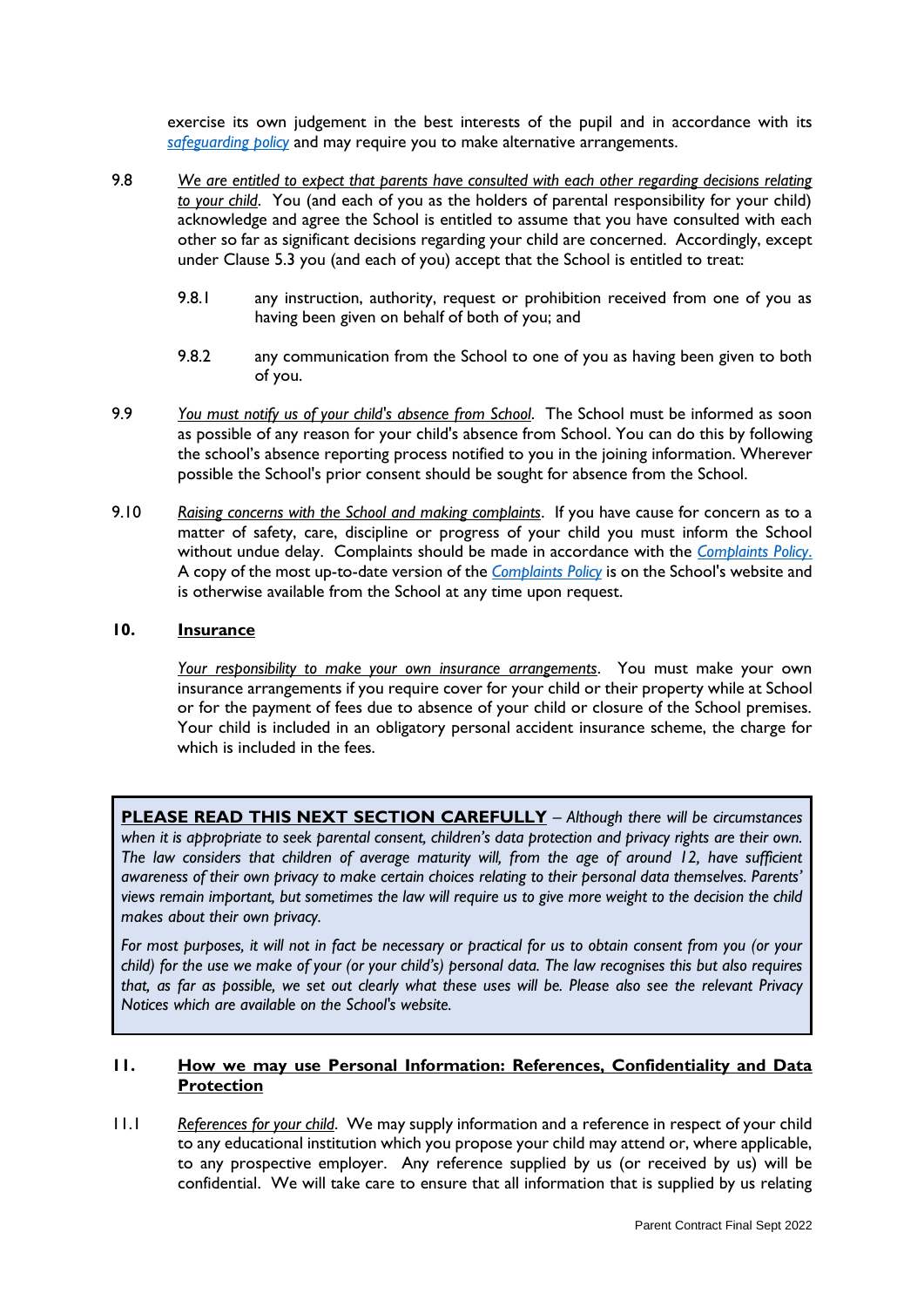to your child is accurate and any opinion given on his/her ability, aptitude for certain courses and character is fair. However, we cannot be responsible for any loss you are or your child is alleged to have suffered resulting from opinions reasonably given, or correct statements of fact contained, in any reference or report given by us.

- 11.2 *We will need to use information relating to your child, and to you, for certain purposes connected with the running of the School*. This will include name, contact details, school records, photographs and audio-visual recordings including recordings of lessons, both whilst your child is at the School and after they have left, for the purposes of:
	- 11.2.1 managing relationships between the School and current pupils/parents and fulfilling our obligations to you, including educational and examination purposes, safeguarding, statutory reporting, health and safety, complaints, administration and processing of fees; and
	- 11.2.2 promoting the School (including any of its trading subsidiaries) to prospective pupils/parents, potential trading partners, publicising the School's activities, and communicating with the school community and the body of former pupils and parents.

In respect of Sub-Clause 11.2.2, this includes use of such information by the School in/on the School's prospectus (in whatever format or medium it is produced/made available), the School's website(s) and (where appropriate) the School's social media channels.

- 11.3 *You are required to update us of changes to information held, or in circumstances relating to, you and/or your child*. You must:
	- 11.3.1 confirm (or update, if necessary), when requested, such information (and/or documentation) about you and/or your child that is held by the School; and
	- 11.3.2 inform the School of any change to your or your child's circumstances (including, where applicable, in connection with your child's entitlement to enter, reside and/or study in the United Kingdom), or to information about you or your child that has previously been notified to the School, including relevant contact details.
- 11.4 *We will send information (eg, school reports) about your child to both of you as a matter of course*. Any person who has parental responsibility for your child is entitled to receive certain information about your child from the School (including school reports, correspondence and other materials relating to their progress, development and/or education generally). The School will therefore disclose such information as a matter of routine to each such person unless the School is restricted from doing so by a court order (or similar direction) or by any other legal requirement or obligation (for example, under data protection law).
- 11.5 *Data Protection Law*. The School will process personal data about you and your child in accordance with data protection law, including the Data Protection Act 2018 (as it is amended or superseded) and other related legislation. We will process such personal data:
	- 11.5.1 as set out in this Clause 11, and in the School's *['Privacy Notices'](https://www.kcs.org.uk/useful-information/policies-documents-and-privacy-notices)* which are available on the School's website as may be amended from time to time;
	- 11.5.2 in order to comply with any court order, request from or referral to an appropriate authority, or legal, regulatory or good practice requirement; and
	- 11.5.3 to perform our obligations under this contract, and where otherwise reasonably necessary for the School's purposes.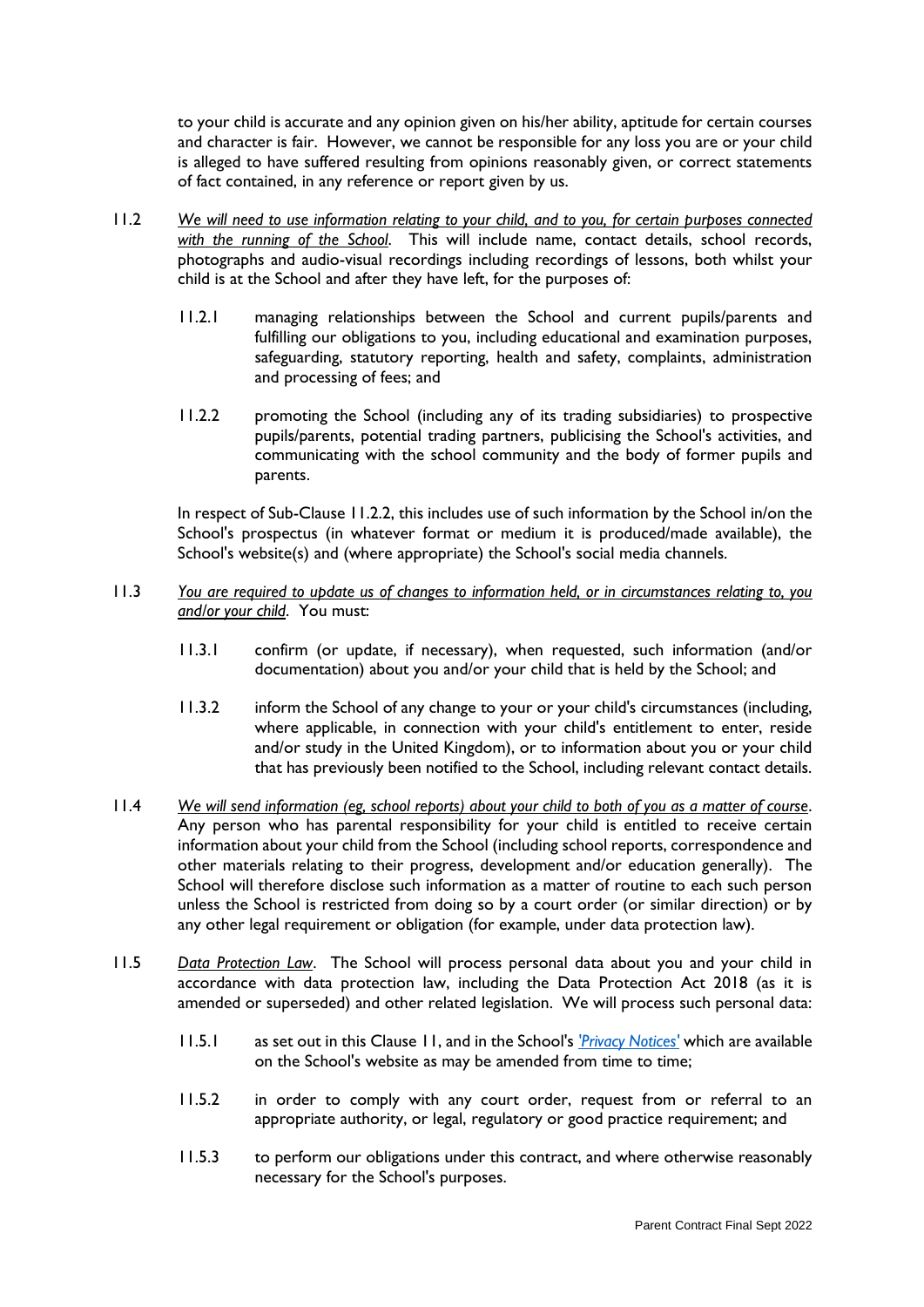11.6 *In the event that the School is a Student Sponsor school we need to provide certain information to the Home Office*. In order to comply with our responsibilities as a licensed *Student Sponsor* for immigration purposes, we may need to provide information relating to you and/or your child's right to enter, reside and/or study in the United Kingdom to the Home Office (and to do so whether we actually sponsor your child or not). Such information may include information about your child's immigration status, attendance records, and any changes in your or your child's circumstances (including where your child is excluded, required to be removed, or this contract is terminated).

## **12. Changes in Ownership, etc**

*The circumstances in which we may transfer this contract to someone else*. We may transfer our rights and obligations under this contract to another person or organisation. We will always tell you in writing if this happens and we will ensure that the transfer will not affect your rights under this contract.

**PLEASE READ THIS NEXT SECTION CAREFULLY** *- it sets out the rights we have, and that you have, to cancel this contract early (that is, before the normal leaving date for the end of your child's schooling which is at the end of Year 2 at Wimbledon Common Preparatory School and the end of Upper Sixth at King's College School*.

## **13. Ending this Contract**

- 13.1 *Our rights to end the contract*. In addition to where this contract is terminated automatically as a result of an exclusion or required removal under Clause 7, the School may end this contract at any time by notice in writing to you, without any obligation to return to you any deposit or fees paid, if:
	- 13.1.1 you do not make a payment to us when it is due and you still do not make payment within fourteen (14) days of us reminding you that such payment is due. In these circumstances a term's fee in lieu of notice will be payable as set out in Clause 5.1. Your child's exclusion from the School in these circumstances is not a disciplinary matter and the right to a review under the *[exclusion removal and](https://www.kcs.org.uk/useful-information/policies-documents-and-privacy-notices)  [review policy](https://www.kcs.org.uk/useful-information/policies-documents-and-privacy-notices)* will not normally arise.
	- 13.1.2 you (or either of you) make a serious misrepresentation of facts or circumstances to us, or you (or either of you) withhold important information from us, about you and/or your child or that is relevant to the provision of education by the School to your child (such as misrepresenting at any point in time (and whether by act, omission or withholding of information on your part) that you and/or your child is legally entitled to enter, reside and/or study in the United Kingdom when in fact you/your child is not or any information about your child's health, medical condition, special educational needs, disability or allergies);
	- 13.1.3 you fail or refuse to complete and submit to the School a medical questionnaire in respect of your child and/or your child fails to attend the School's medical examination and/or you fail or refuse to complete and submit details of your child's absence from School.
	- 13.1.4 you fail or refuse to provide us with information we consider to be satisfactory as to your identity, your child's identity, your child's right to enter, live and study in the United Kingdom, or the source of funds you are using to pay the fees, as required under Clause 4.17;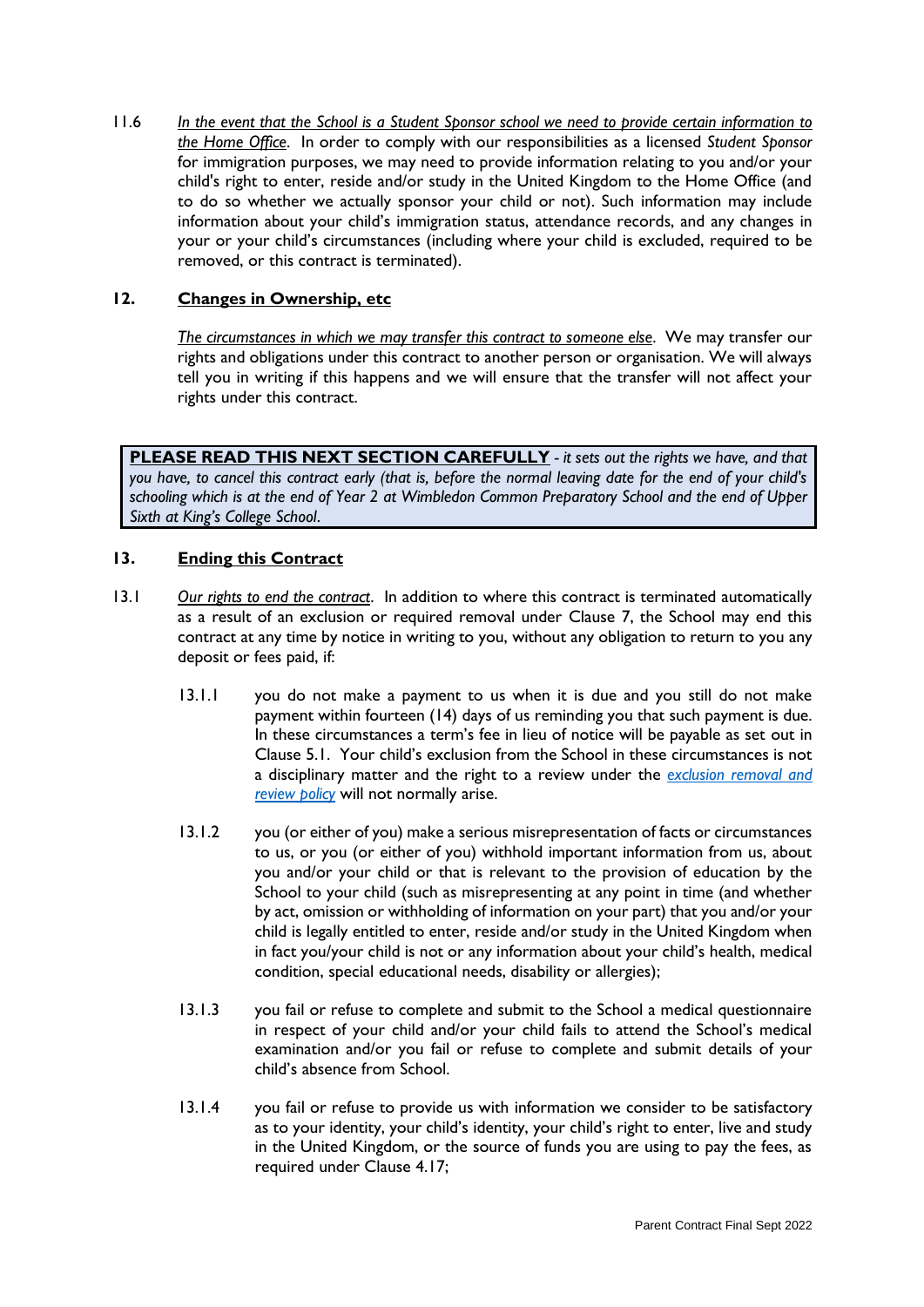- 13.1.5 you (or either of you):
	- (a) are unable, following our request, to demonstrate that you will be able to pay the fees and supplemental charges due under this contract;
	- (b) are otherwise unable to pay your debts as they fall due;
	- (c) are the subject of a bankruptcy petition or order; or
	- (d) enter into an individual voluntary arrangement; or
- 13.1.6 you otherwise do not comply with (i.e. you breach) your obligations under this contract such that we have a legal right to end the contract because of something you have done wrong or, in the Head's reasonable discretion, the School is not able to provide, or is compromised in providing, the educational services it needs to in satisfaction of its obligations under this contract.
- 13.2 *Your rights to end the contract*. You may end this contract at any time by notice in writing to the School in accordance with Clause 15.3 if:
	- 13.2.1 you have a legal right to end the contract because of something we have done wrong; or
	- 13.2.2 the School becomes insolvent or goes into liquidation or receivership or administrative receivership or is wound-up for any reason.
- 13.3 *When this contract will end if not terminated early*. For the avoidance of doubt and without us having to provide you with notice, this contract shall end at the end of your child's schooling which is at the end of Year 2 at Wimbledon Common Preparatory School and the end of Upper Sixth at King's College School unless Clause 8.2 applies.
- 13.4 *Ending the contract will not affect any accrued rights*. Once this contract ends, it will not affect any legal rights or obligations that either you or we have that may already have arisen, for example your obligation to pay any outstanding fee bills or supplemental charges. After this contract ends, you and the School will keep any rights each has under, or as a matter of, general law.

# **14. Events outside of our, or your, control**

- 14.1 *What we mean by an "event outside of our/your control"*. We mean any event beyond either your or our reasonable control including, by way of example, acts of God, war, riot, civil commotion, compliance with any law or governmental order, rule, regulation, guidance or direction (including that of a local authority), accident, fire, flood, storm, pandemic or epidemic of any disease, terrorist attack, chemical or biological contamination. In the remainder of this Clause 14 we shall refer to such events outside of our/your control as an "**event**".
- 14.2 *What happens if we are affected by an event outside of our control. If an event arises which* prevents or delays the School's performance of any of its obligations under this contract, the School shall give you notice in writing specifying the nature and extent of the circumstances giving rise to the event. Provided that the School has acted reasonably and prudently to prevent and/or minimise the effect of the event, the School will not be responsible for not performing those of our obligations which are prevented or delayed by, and during the continuance of, the event. To the extent reasonably practicable in the circumstances the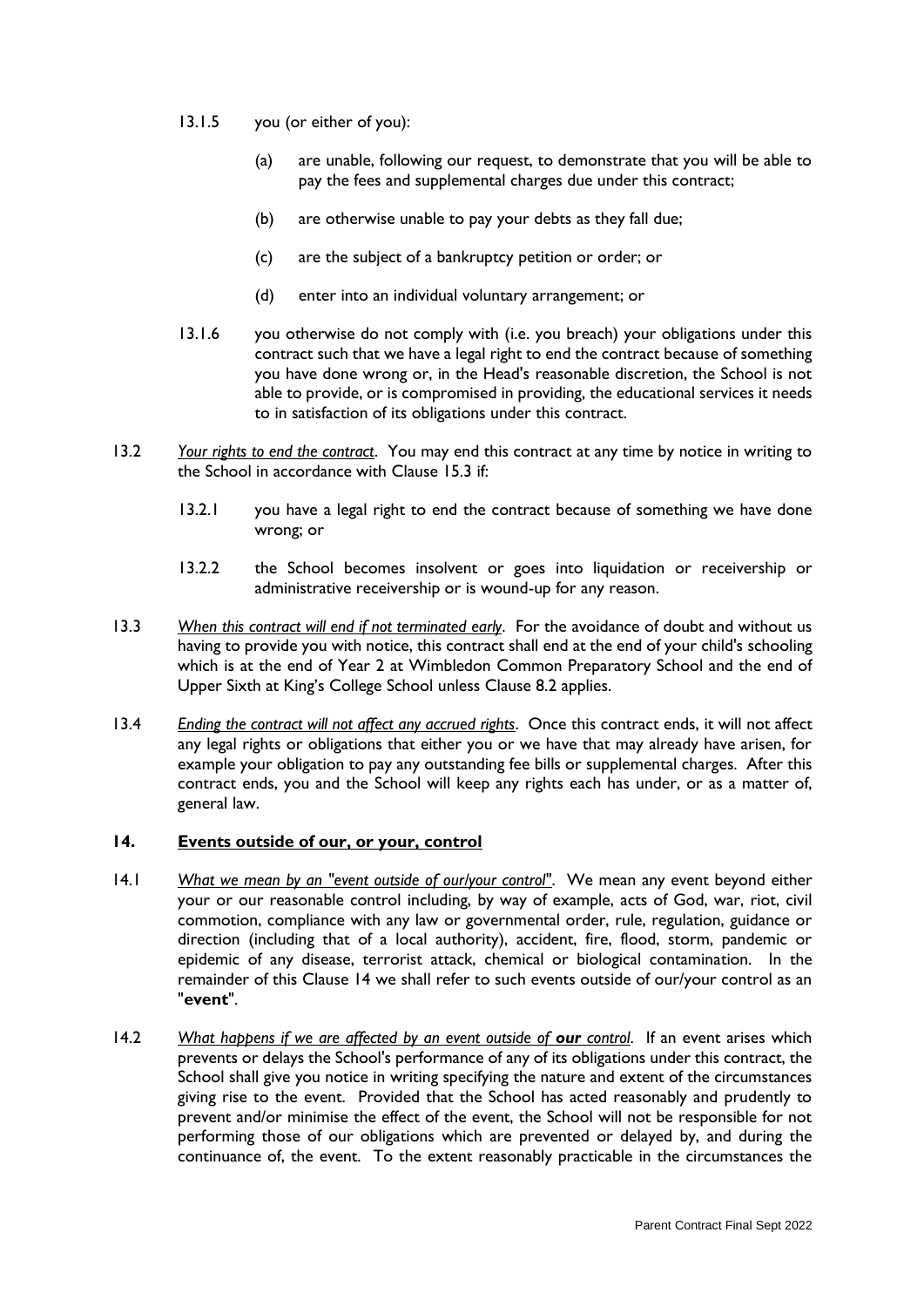School shall try during the continuance of the event to continue to provide educational services (including by providing appropriate educational services remotely).

- 14.3 *Events lasting more than 6 months*. If the School is wholly and completely prevented from performing all of its obligations as a result of an event (and is unable to provide educational services remotely) for a continuous period of more than six (6) months, the School shall notify you of the steps it plans to take to ensure performance of the contract after such period and you shall then, following receipt of such notice, be entitled to end this contract on written notice to the School within 21 days of receipt of notice from the School and without giving a term's notice or paying fees in lieu of notice.
- 14.4 *What happens if your child is affected by an event outside of your control.* Subject to Clause 4.15 (which means that you are not entitled to a refund or reduction in fees in cases of illness or absence), if your child is wholly and completely unable to participate in the provision of any education at School or remotely due to reasons caused by an event you shall give the School notice in writing of such circumstances and the following provisions shall apply:
	- 14.4.1 in consultation and cooperation with the School you shall do everything you reasonably can to minimise the impact of the event in order to continue to perform your obligations under this contract in any way that is reasonably practicable in the circumstances; and resume the performance of the obligations as soon as reasonably possible;
	- 14.4.2 in circumstances where, following the efforts made and steps taken under sub-Clause 14.4.1 above, your child is not able to participate and benefit from any level of provision of education by the School (whether at School or remotely) then you shall not be responsible for failing to perform your obligations (including the obligation to pay fees, pro-rated accordingly) during the continuance of the event; and
	- 14.4.3 if the event continues to prevent your child wholly and completely from attending the School or being able to participate and benefit from any level of provision of education by the School (whether at School or remotely) for more than six (6) months you shall discuss with the School a solution by which this contract may be performed and, following such discussions, you or the School shall be entitled to cancel the contract on written notice and without you being required to give a term's notice or to pay a term's fees in lieu of notice.

# **15. Communications between you and the School**

- 15.1 *Notices must be in writing*. When this contract requires you or the School to give notice of something to the other then, unless we agree otherwise, this should be done in writing.
- 15.2 *We will use the contact details held by the School to contact you*. Communications (including notices) will be sent by the School to you at the address(es) shown in our records, or using your other contact details included in our records. **You must notify the School of any change of address(es) or other contact details**.
- 15.3 *How to provide written notice to the School*. Notices that you are required to give under these terms and conditions must be **in writing** addressed to the Head and either:
	- 15.3.1 sent by email to the Head of the relevant School or to the COO-Bursar at [COO](mailto:COO-bursar@kcs.org.uk)[bursar@kcs.org.uk.](mailto:COO-bursar@kcs.org.uk)
	- 15.3.2 delivered by hand to the School;